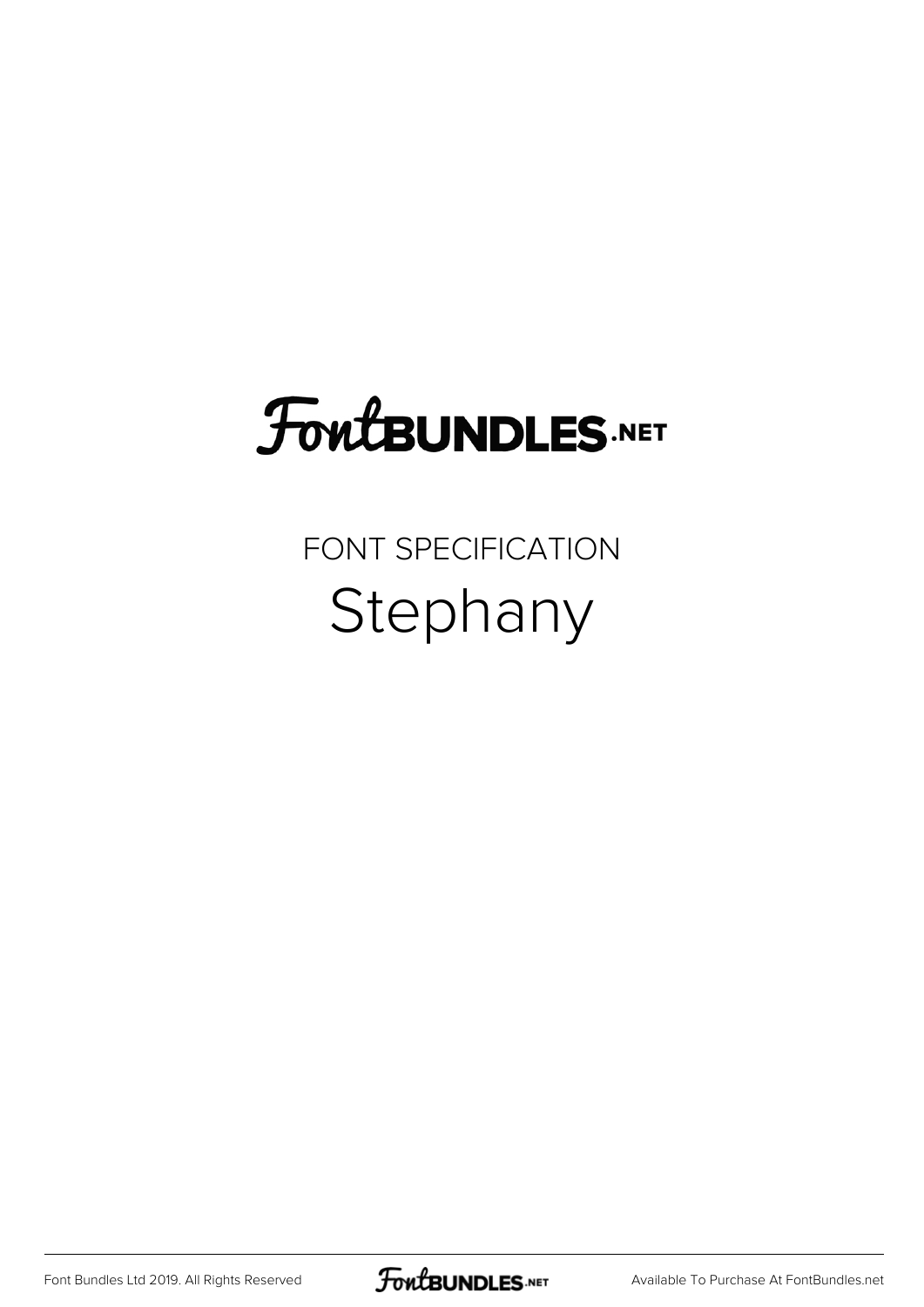#### Stephany - Regular

**Uppercase Characters** 

## ABCDEFGHIJKLMNQPQRST  $UUuxYI$

Lowercase Characters

 $abcdeqq$ hijklmnopqrstuvuexyz

**Numbers** 

#### 0123456189



All Other Glyphs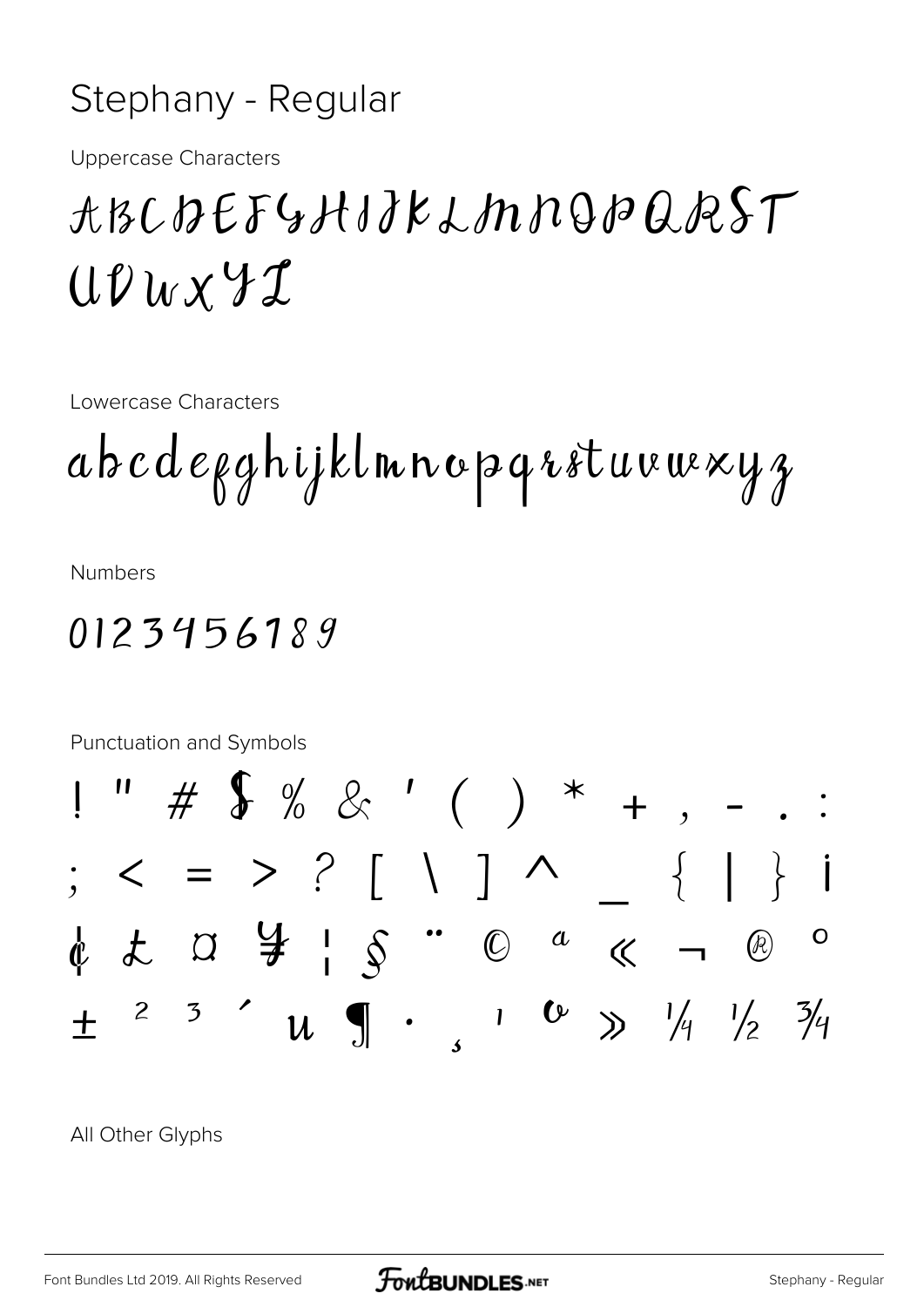|  |  |  | $\begin{array}{cccccccccccccc} \dot{\mathcal{H}} & \dot{\mathcal{H}} & \dot{\mathcal{H}} & \ddot{\mathcal{H}} & \dot{\mathcal{H}} & \mathcal{H} & \mathcal{L} & \mathcal{L} & \dot{\mathcal{E}} \end{array}$ |  |
|--|--|--|--------------------------------------------------------------------------------------------------------------------------------------------------------------------------------------------------------------|--|
|  |  |  | $\begin{array}{ccccccccccccc} \hat{t} & \hat{t} & \hat{t} & \hat{d} & \hat{d} & \hat{d} & \hat{d} & \hat{d} & \hat{d} & \hat{d} \end{array}$                                                                 |  |
|  |  |  | $\begin{array}{ccccccccccccc} \bullet & \bullet & \bullet & \hat{\bullet} & \tilde{\circ} & \times & \mathcal{A} & \mathcal{U} & \mathcal{U} & \mathcal{U} \end{array}$                                      |  |
|  |  |  | $\hat{u}$ $\ddot{u}$ $\phi$ $\phi$ $\dot{a}$ $\dot{a}$ $\ddot{a}$ $\ddot{a}$                                                                                                                                 |  |
|  |  |  | $\ddot{a}$ $\ddot{a}$ $\alpha$ $c$ $\dot{c}$ $\dot{e}$ $\ddot{e}$ $\ddot{e}$ $\ddot{e}$ $\ddot{c}$                                                                                                           |  |
|  |  |  | <i>i</i> î j ñ c é c õ ü                                                                                                                                                                                     |  |
|  |  |  | $\div$ % à á â ü ý þ ÿ                                                                                                                                                                                       |  |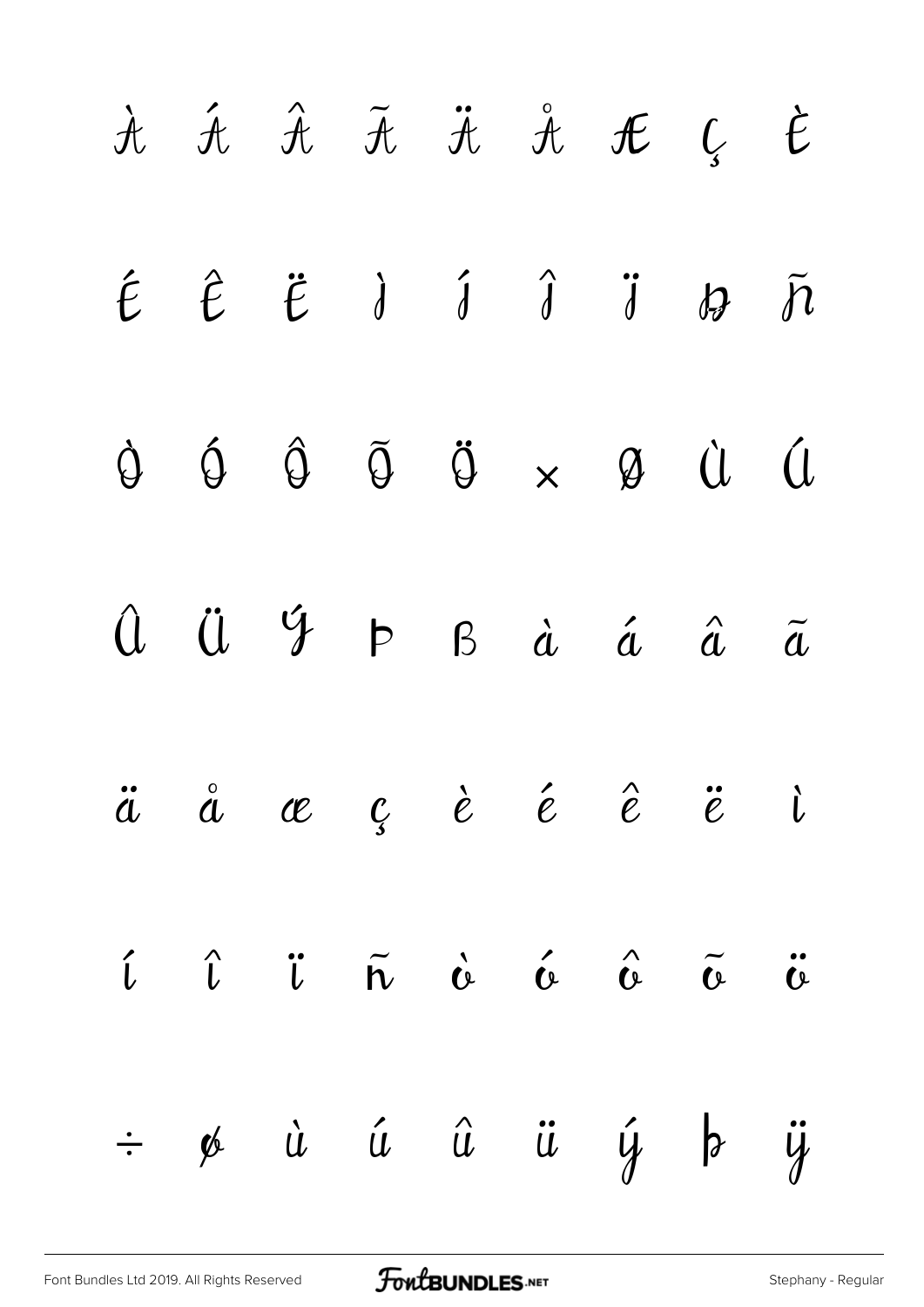$u$  t  $x$  t  $x$   $\delta$   $y$   $y$   $z$  $\check{\gamma}$  $\circ$  $\wedge$  $\vee$  $\int$  $\overline{C}$  $\begin{array}{cccc} \begin{array}{cccc} \text{c} & \text{c} & \text{c} \end{array} & \begin{array}{c} \text{c} & \text{c} \end{array} & \begin{array}{c} \text{c} & \text{c} \end{array} & \begin{array}{c} \text{c} & \text{c} \end{array} & \begin{array}{c} \text{c} & \text{c} \end{array} & \begin{array}{c} \text{c} & \text{c} \end{array} & \begin{array}{c} \text{c} & \text{c} \end{array} & \begin{array}{c} \text{c} & \text{c} \end{array} & \begin{array}{c} \text{c} & \text$ ノノ  $\frac{1}{2}$   $\frac{1}{2}$   $\frac{1}{2}$   $\frac{1}{2}$   $\frac{1}{2}$   $\frac{1}{2}$   $\frac{1}{2}$   $\frac{1}{2}$   $\frac{1}{2}$   $\frac{1}{2}$   $\frac{1}{2}$   $\frac{1}{2}$   $\frac{1}{2}$   $\frac{1}{2}$   $\frac{1}{2}$   $\frac{1}{2}$   $\frac{1}{2}$   $\frac{1}{2}$   $\frac{1}{2}$   $\frac{1}{2}$   $\frac{1}{2}$   $\frac{1}{2}$   $\overline{\mathcal{Y}}$ ...  $\%$   $\lt$   $>$  /  $\pm$  $\dagger$  $\epsilon$  $-$  be be bx bz  $\omega$   $\omega$  $T<sub>m</sub>$  $\alpha$  $38$   $38$   $33$   $10$  $v_{\gamma}$  pr  $V^{\chi}$  $v_{\gamma}$ we we weg so tt Th  $a^{\varphi}$  $\frac{1}{2}$  $W^{\ell}$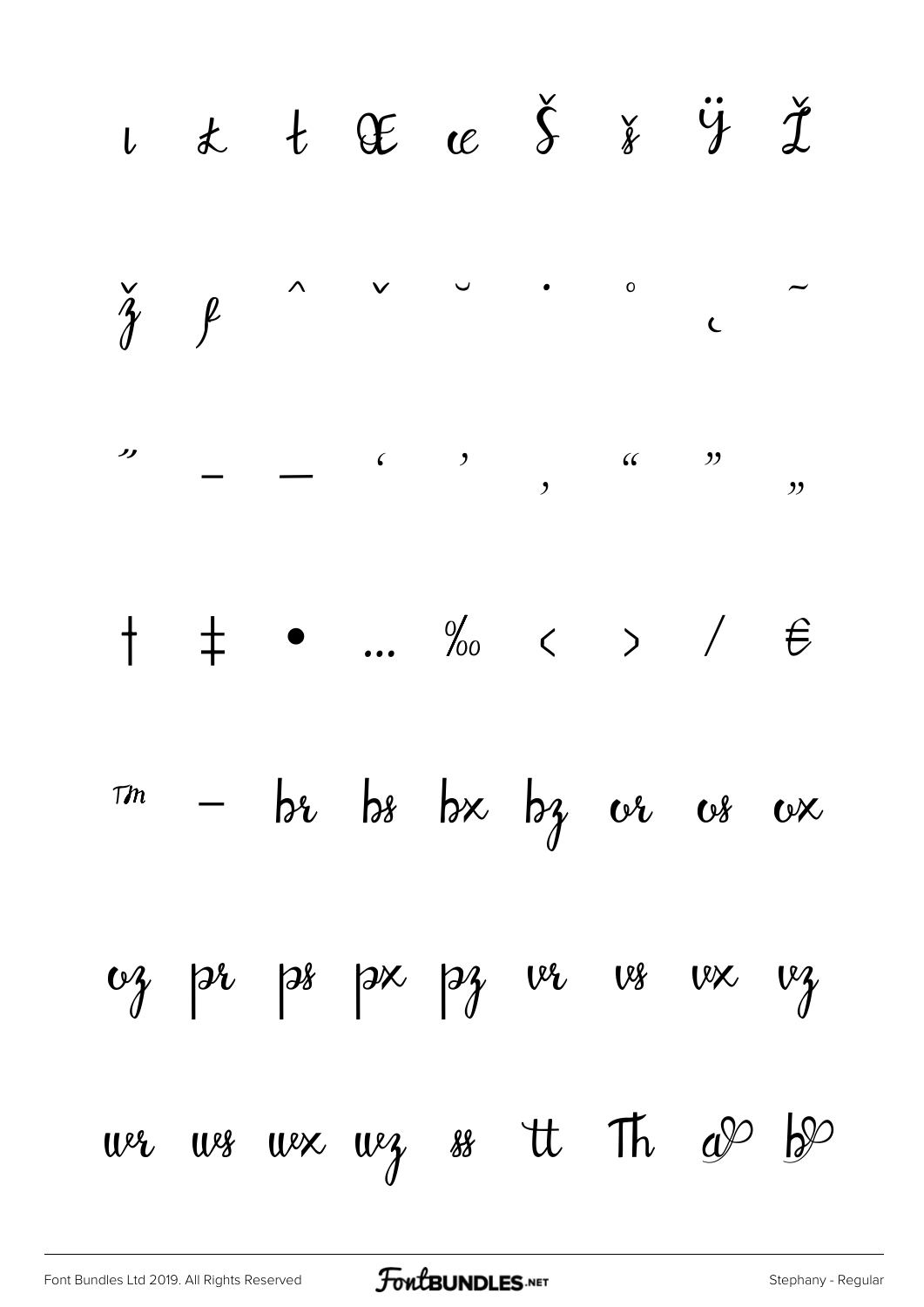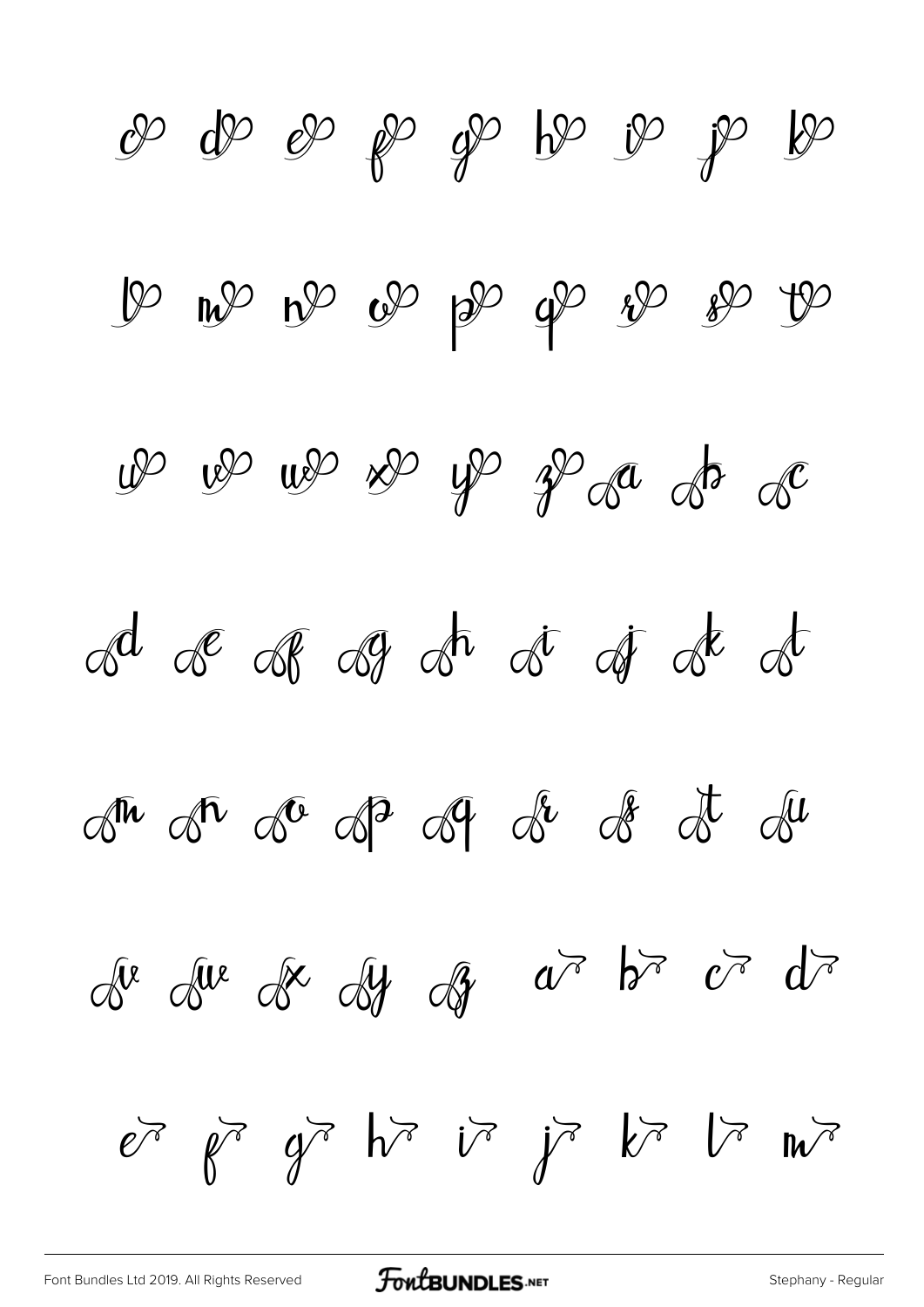$n^2$   $v^3$   $p^3$   $q^7$   $i^7$   $i^7$   $i^7$   $i^8$ wer xr yr grantmandne reprogramment appartement nonprogrammer at runder manying andreverdrever per geheie je kelemene pequiveste veuveure